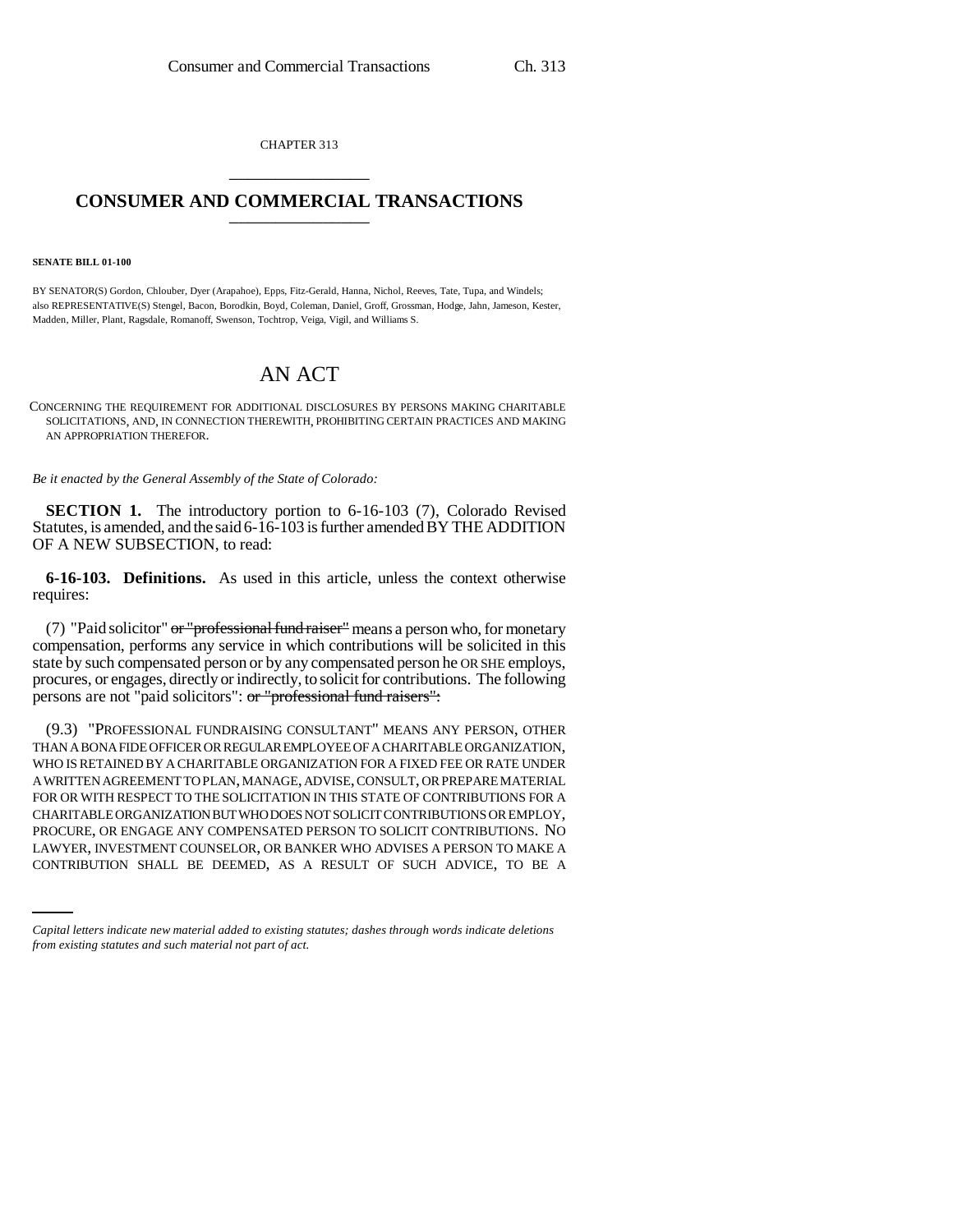"PROFESSIONAL FUNDRAISING CONSULTANT."

**SECTION 2.** 6-16-104, Colorado Revised Statutes, is REPEALED AND REENACTED, WITH AMENDMENTS, to read:

**6-16-104. Charitable organizations - initial registration - annual filing - fees.** (1) EVERY CHARITABLE ORGANIZATION, EXCEPT THOSE EXEMPTED UNDER SUBSECTION (6) OF THIS SECTION, THAT INTENDS TO SOLICIT CONTRIBUTIONS IN THIS STATE BY ANY MEANS OR TO HAVE CONTRIBUTIONS SOLICITED IN THIS STATE ON ITS BEHALF BY ANY OTHER PERSON OR ENTITY OR THAT PARTICIPATES IN A CHARITABLE SALES PROMOTION SHALL, PRIOR TO ENGAGING IN ANY OF THESE ACTIVITIES, FILE A REGISTRATION STATEMENT WITH THE SECRETARY OF STATE UPON A FORM PRESCRIBED BY THE SECRETARY OF STATE. EACH CHAPTER, BRANCH, OR AFFILIATE OF A CHARITABLE ORGANIZATION THAT IS REQUIRED TO FILE A REGISTRATION STATEMENT UNDER THIS SECTION EITHER SHALL FILE A SEPARATE REGISTRATION STATEMENT OR SHALL REPORT THE NECESSARY INFORMATION TO ITS PARENT CHARITABLE ORGANIZATION, WHICH THEN SHALL FILE A CONSOLIDATED REGISTRATION STATEMENT.

(2) THE REGISTRATION STATEMENT SHALL BE SIGNED AND SWORN TO UNDER OATH BY AT LEAST TWO AUTHORIZED OFFICERS OF THE CHARITABLE ORGANIZATION, INCLUDING ITS CHIEF FISCAL OFFICER, AND SHALL CONTAIN THE FOLLOWING INFORMATION:

(a) THE NAME OF THE CHARITABLE ORGANIZATION, THE PURPOSE FOR WHICH IT IS ORGANIZED, AND THE NAME OR NAMES UNDER WHICH IT INTENDS TO SOLICIT CONTRIBUTIONS;

(b) THE ADDRESS AND TELEPHONE NUMBER OF THE PRINCIPAL PLACE OF BUSINESS OF THE CHARITABLE ORGANIZATION AND THE ADDRESS AND TELEPHONE NUMBER OF ANY OFFICES IN THIS STATE, OR, IF THE CHARITABLE ORGANIZATION DOES NOT MAINTAIN AN OFFICE IN THIS STATE, THE NAME, ADDRESS, AND TELEPHONE NUMBER OF THE PERSON THAT HAS CUSTODY OF ITS FINANCIAL RECORDS;

(c) THE NAMES AND ADDRESSES OF THE OFFICERS, DIRECTORS, TRUSTEES, AND EXECUTIVE PERSONNEL OF THE CHARITABLE ORGANIZATION;

(d) THE LAST DAY OF THE FISCAL YEAR OF THE CHARITABLE ORGANIZATION;

(e) THE PLACE AND DATE WHEN THE CHARITABLE ORGANIZATION WAS LEGALLY ESTABLISHED, THE FORM OF ITS ORGANIZATION, AND ITS TAX-EXEMPT STATUS;

(f) A FINANCIAL REPORT FOR THE MOST RECENT FISCAL YEAR, UPON A FORM PRESCRIBED BY THE SECRETARY OF STATE, OR, IN THE DISCRETION OF THE SECRETARY OF STATE, A COPY OF THE CHARITABLE ORGANIZATION'S FEDERAL FORM 990, WITH ALL SCHEDULES EXCEPT SCHEDULES OF DONORS, FOR THE MOST RECENT FISCAL YEAR.

(3) THE SECRETARY OF STATE MAY PROMULGATE RULES CONCERNING THE ACCEPTANCE OF A UNIFORM MULTISTATE REGISTRATION STATEMENT, SUCH AS A UNIFIED REGISTRATION STATEMENT, IN LIEU OF THE REGISTRATION STATEMENT DESCRIBED IN SUBSECTION (2) OF THIS SECTION.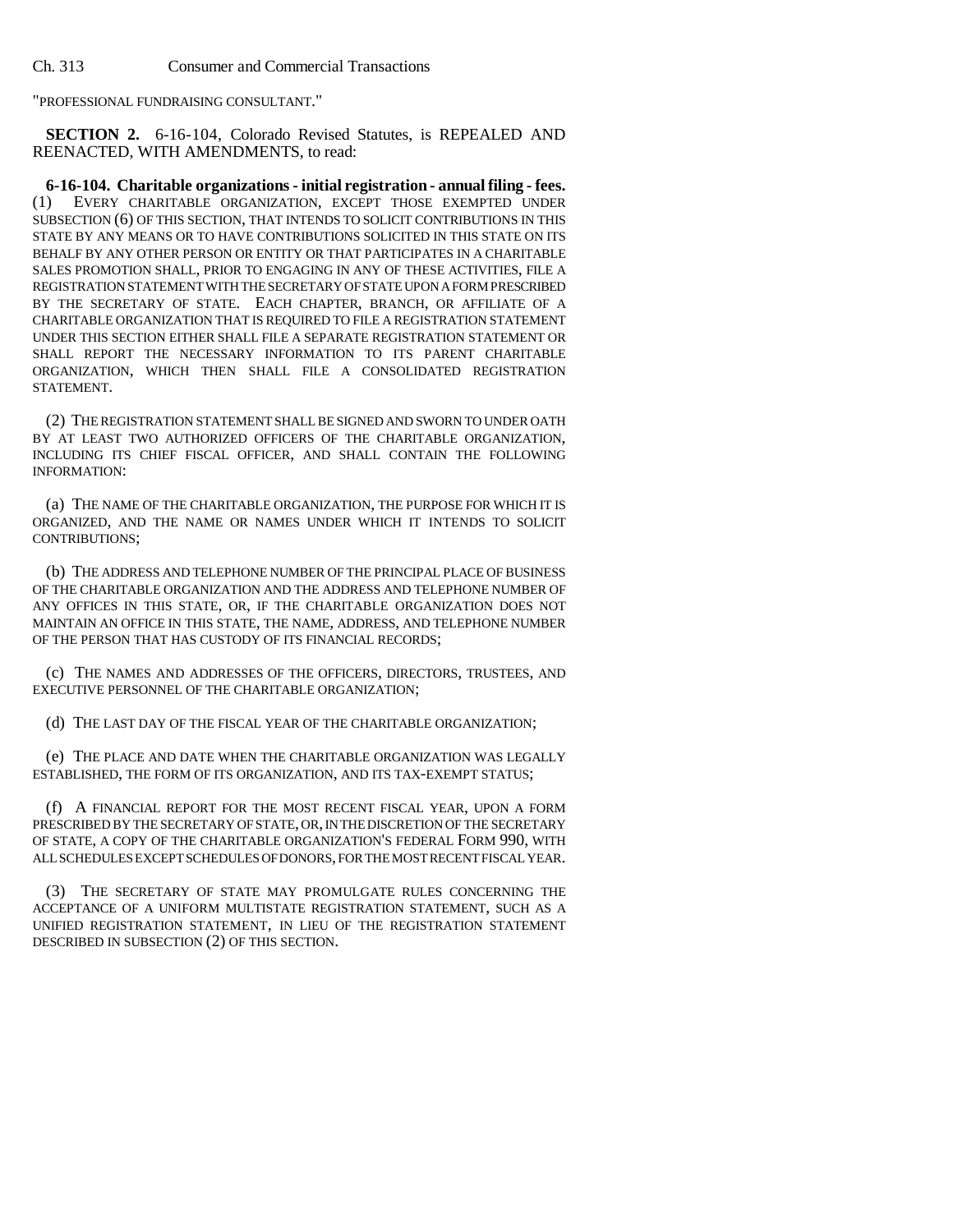(4) THE REGISTRATION OF A CHARITABLE ORGANIZATION SHALL BE AMENDED ANNUALLY, ON FORMS PRESCRIBED BY THE SECRETARY OF STATE, TO REFLECT ANY CHANGES OF NAME, ADDRESS, PRINCIPALS, CORPORATE FORMS, TAX STATUS, AND ANY OTHER CHANGES THAT MATERIALLY AFFECT THE IDENTITY OR BUSINESS OF THE CHARITABLE ORGANIZATION.

(5) EVERY CHARITABLE ORGANIZATION REQUIRED TO REGISTER UNDER THIS SECTION SHALL ANNUALLY FILE WITH THE SECRETARY OF STATE A FINANCIAL REPORT FOR THE MOST RECENT FISCAL YEAR ON A FORM PRESCRIBED BY THE SECRETARY OF STATE, OR, IN THE DISCRETION OF THE SECRETARY OF STATE, A COPY OF THE CHARITABLE ORGANIZATION'S FEDERAL FORM 990, WITH ALL SCHEDULES EXCEPT SCHEDULES OF DONORS, FOR THE MOST RECENT FISCAL YEAR. SUCH FINANCIAL REPORT SHALL BE FILED ON OR BEFORE THE FIFTEENTH DAY OF THE FIFTH CALENDAR MONTH AFTER THE CLOSE OF EACH FISCAL YEAR IN WHICH THE CHARITABLE ORGANIZATION SOLICITED IN THIS STATE.

(6) THE FOLLOWING SHALL NOT BE REQUIRED TO FILE A REGISTRATION STATEMENT:

(a) PERSONS THAT ARE EXEMPT FROM FILING A FEDERAL ANNUAL INFORMATION RETURN PURSUANT TO 26 U.S.C. SEC.  $6033(a) (2) (A) (i)$ ,  $(a) (2) (A) (iii)$ , OR  $(a) (2)$ (C) (i);

(b) POLITICAL PARTIES, CANDIDATES FOR FEDERAL OR STATE OFFICE, AND POLITICAL ACTION COMMITTEES REQUIRED TO FILE FINANCIAL INFORMATION WITH FEDERAL OR STATE ELECTIONS COMMISSIONS; AND

(c) CHARITABLE ORGANIZATIONS THAT DO NOT INTEND TO AND DO NOT ACTUALLY RAISE OR RECEIVE GROSS REVENUE, EXCLUDING GRANTS FROM GOVERNMENTAL ENTITIES OR FROM ORGANIZATIONS EXEMPT FROM FEDERAL TAXATION UNDER SECTION 501(c) (3) OF THE FEDERAL "INTERNAL REVENUE CODE OF 1986", AS AMENDED, IN EXCESS OF TWENTY-FIVE THOUSAND DOLLARS DURING A FISCAL YEAR OR DO NOT RECEIVE CONTRIBUTIONS FROM MORE THAN TEN PERSONS DURING A FISCAL YEAR.

(7) FILING FEES FOR THE ANNUAL REGISTRATION OF A CHARITABLE ORGANIZATION AND FOR AMENDMENTS THERETO SHALL BE ESTABLISHED BY THE SECRETARY OF STATE IN AN AMOUNT THAT REFLECTS THE COSTS OF THE SECRETARY OF STATE IN ADMINISTERING THE PROVISIONS OF THIS ARTICLE. ALL SUCH FEES COLLECTED SHALL BE DEPOSITED IN THE DEPARTMENT OF STATE CASH FUND CREATED IN SECTION 24-21-104 (3) (b), C.R.S.

(8) THE SECRETARY OF STATE SHALL EXAMINE EACH REGISTRATION TO DETERMINE WHETHER THE APPLICABLE REQUIREMENTS OF THIS SECTION ARE SATISFIED. THE SECRETARY OF STATE SHALL NOTIFY THE CHARITABLE ORGANIZATION WITHIN TEN DAYS AFTER RECEIPT OF ITS APPLICATION OF ANY DEFICIENCIES THEREIN, OTHERWISE THE REGISTRATION SHALL BE DEEMED APPROVED AS FILED. THE SECRETARY OF STATE SHALL ISSUE EACH APPROVED APPLICANT A REGISTRATION NUMBER.

(9) NO CHARITABLE ORGANIZATION THAT IS REQUIRED TO REGISTER UNDER THIS CHAPTER SHALL, PRIOR TO REGISTRATION, SOLICIT CONTRIBUTIONS IN THIS STATE BY ANY MEANS, HAVE CONTRIBUTIONS SOLICITED IN THIS STATE ON ITS BEHALF BY ANY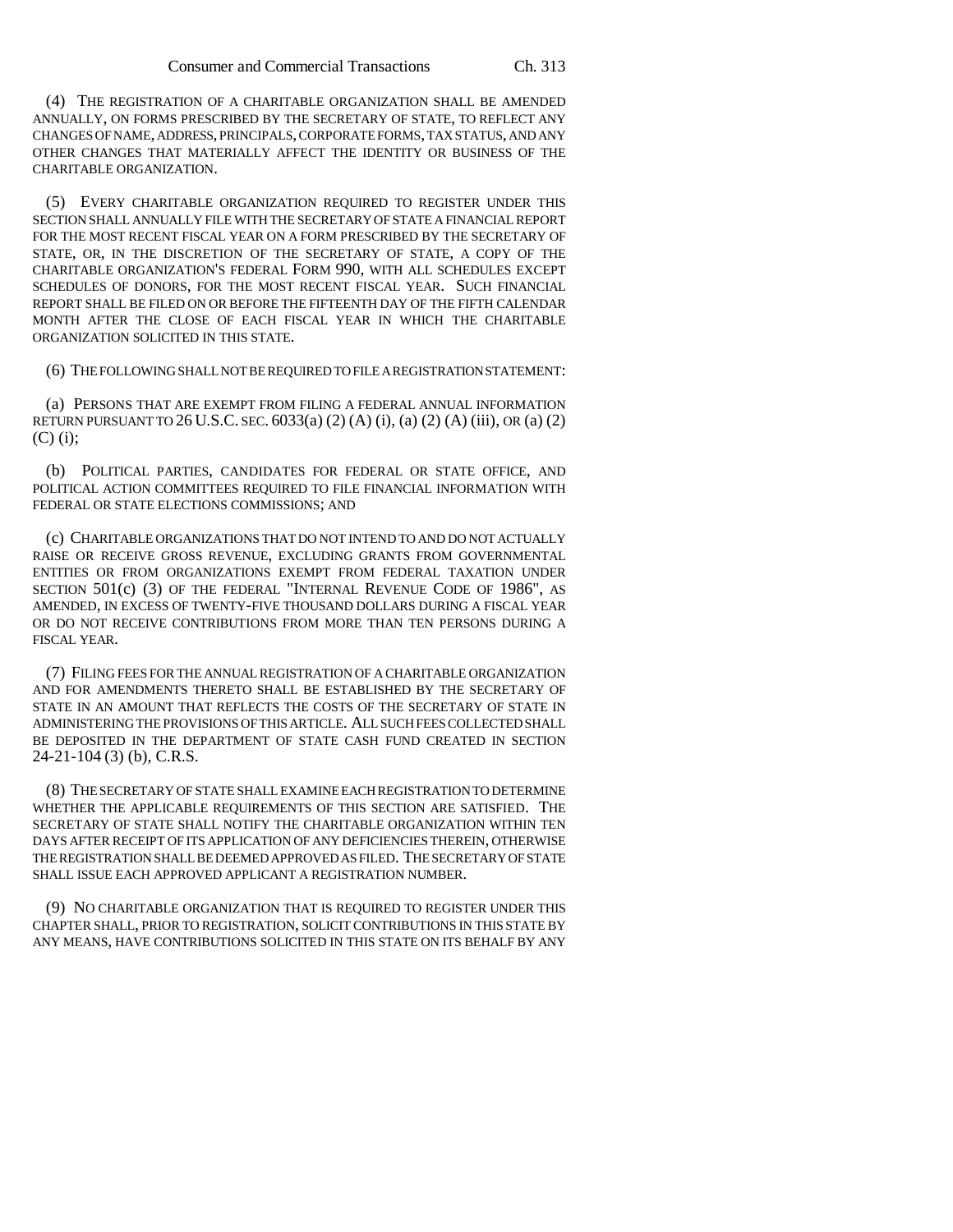OTHER PERSON OR ENTITY, OR PARTICIPATE IN A CHARITABLE SALES PROMOTION.

(10) ALL INFORMATION FILED PURSUANT TO THIS SECTION, EXCEPT FOR RESIDENTIAL ADDRESSES AND TELEPHONE NUMBERS OF INDIVIDUALS AND SCHEDULES OF CONTRIBUTORS LISTED ON THE FEDERAL FORM 990 OR ITS EQUIVALENT, SHALL BE CONSIDERED PUBLIC RECORDS FOR PURPOSES OF THE PUBLIC RECORDS LAW, PART 2 OF ARTICLE 72 OF TITLE 24, C.R.S.

**SECTION 3.** Article 16 of title 6, Colorado Revised Statutes, is amended BY THE ADDITION OF THE FOLLOWING NEW SECTIONS to read:

**6-16-104.3. Professional fundraising consultants - annual registration - fees.** (1) NO PERSON SHALL ACT AS A PROFESSIONAL FUNDRAISING CONSULTANT WITHOUT FIRST COMPLYING WITH THE REQUIREMENTS OF THIS SECTION.

(2) EVERY CONTRACT BETWEEN A PROFESSIONAL FUNDRAISING CONSULTANT AND A CHARITABLE ORGANIZATION OR SPONSOR SHALL BE IN WRITING AND SIGNED BY AT LEAST TWO AUTHORIZED OFFICIALS OF THE CHARITABLE ORGANIZATION. THE PROFESSIONAL FUNDRAISING CONSULTANT SHALL PROVIDE A COPY OF THE CONTRACT TO THE CHARITABLE ORGANIZATION PRIOR TO THE PERFORMANCE OF ANY MATERIAL SERVICES UNDER THE CONTRACT AND SHALL MAKE A COPY OF THE CONTRACT AVAILABLE TO THE SECRETARY OF STATE UPON REQUEST. THE CONTRACT SHALL CONTAIN ALL OF THE FOLLOWING PROVISIONS:

(a) A STATEMENT OF THE CHARITABLE PURPOSE FOR WHICH THE SOLICITATION CAMPAIGN IS BEING CONDUCTED;

(b) A STATEMENT OF THE RESPECTIVE OBLIGATIONS OF THE PROFESSIONAL FUNDRAISING CONSULTANT AND THE CHARITABLE ORGANIZATION;

(c) WHETHER THE PROFESSIONAL FUNDRAISING CONSULTANT WILL AT ANY TIME HAVE CUSTODY OR CONTROL OF CONTRIBUTIONS;

(d) A CLEAR STATEMENT OF THE FEES THAT WILL BE PAID TO THE PROFESSIONAL FUNDRAISING CONSULTANT OR, IF THE FEES ARE TO BE CALCULATED BASED ON A PERCENTAGE OF CONTRIBUTIONS OR OTHER FORMULA, A CLEAR STATEMENT OF THE PERCENTAGE OR OTHER FORMULA; AND

(e) THE EFFECTIVE AND TERMINATION DATES OF THE CONTRACT.

(3) A PROFESSIONAL FUNDRAISING CONSULTANT WHO AT ANY TIME HAS OR WILL HAVE CUSTODY OR CONTROL OF CONTRIBUTIONS FROM A SOLICITATION CONDUCTED ON BEHALF OF A CHARITABLE ORGANIZATION IN THIS STATE SHALL ALSO COMPLY WITH THE REGISTRATION REQUIREMENTS OF THIS SECTION BEFORE PERFORMING ANY MATERIAL SERVICES WITH RESPECT TO SUCH SOLICITATION.

(4) APPLICATIONS FOR REGISTRATION OR RENEWAL OF REGISTRATION SHALL BE SUBMITTED ON A FORM PRESCRIBED BY THE SECRETARY OF STATE, SHALL BE SIGNED UNDER OATH, AND SHALL INCLUDE THE FOLLOWING INFORMATION:

(a) THE ADDRESS AND TELEPHONE NUMBER OF THE PRINCIPAL PLACE OF BUSINESS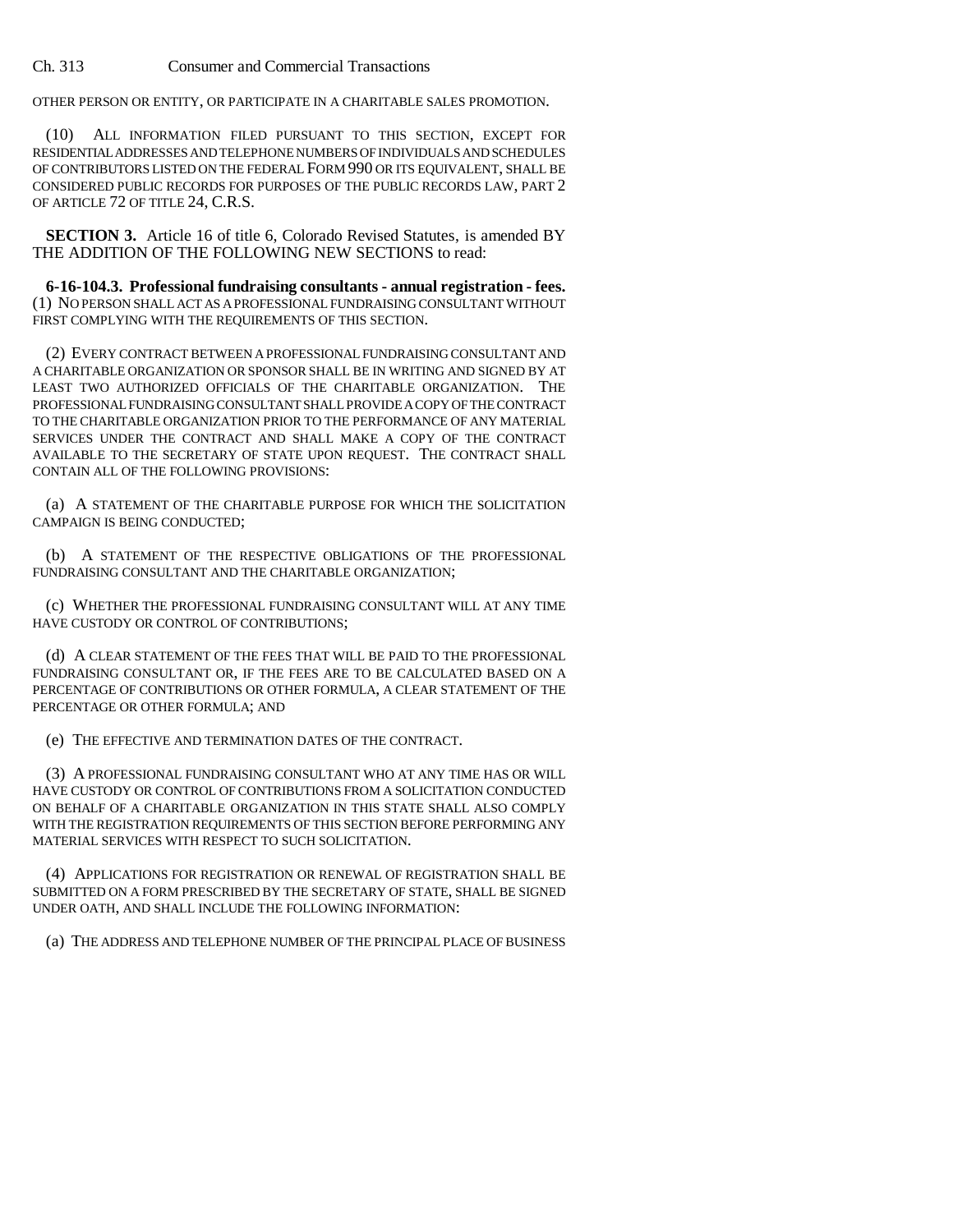OF THE APPLICANT AND THE ADDRESS AND TELEPHONE NUMBER OF ANY OFFICE LOCATED IN THIS STATE IF THE PRINCIPAL PLACE OF BUSINESS IS LOCATED OUTSIDE THE STATE;

(b) THE NAME, ADDRESS, AND TELEPHONE NUMBER OF THE PERSON THAT HAS CUSTODY OF THE APPLICANT'S FINANCIAL RECORDS;

(c) THE NAMES AND ADDRESSES OF THE OWNERS, OFFICERS, AND EXECUTIVE PERSONNEL OF THE APPLICANT;

(d) WHETHER THE APPLICANT OR ANY OF ITS OWNERS, OFFICERS, DIRECTORS, TRUSTEES, OR EMPLOYEES HAVE, WITHIN THE IMMEDIATELY PRECEDING FIVE YEARS, BEEN CONVICTED OF, FOUND GUILTY OF, PLED GUILTY OR NOLO CONTENDERE TO, BEEN ADJUDICATED A JUVENILE VIOLATOR OF, OR BEEN INCARCERATED FOR ANY FELONY INVOLVING FRAUD, THEFT, LARCENY, EMBEZZLEMENT, FRAUDULENT CONVERSION, OR MISAPPROPRIATION OF PROPERTY OR ANY CRIME ARISING FROM THE CONDUCT OF A SOLICITATION FOR A CHARITABLE ORGANIZATION OR SPONSOR, UNDER THE LAWS OF THIS OR ANY OTHER STATE OR OF THE UNITED STATES, AND IF SO, THE NAME OF SUCH PERSON, THE NATURE OF THE OFFENSE, THE DATE OF THE OFFENSE, THE COURT HAVING JURISDICTION IN THE CASE, THE DATE OF CONVICTION OR OTHER DISPOSITION, AND THE DISPOSITION OF THE OFFENSE;

(e) WHETHER THE APPLICANT OR ANY OF ITS OWNERS, OFFICERS, DIRECTORS, TRUSTEES, OR EMPLOYEES HAVE BEEN ENJOINED FROM VIOLATING ANY LAW RELATING TO A CHARITABLE SOLICITATION OR FROM ENGAGING IN CHARITABLE SOLICITATION AND, IF SO, THE NAME OF SUCH PERSON, THE DATE OF THE INJUNCTION, AND THE COURT ISSUING THE INJUNCTION;

(f) WHETHER THE APPLICANT IS REGISTERED WITH OR OTHERWISE AUTHORIZED BY ANY OTHER STATE TO ACT AS A PROFESSIONAL FUNDRAISING CONSULTANT; AND

(g) WHETHER THE APPLICANT HAS HAD SUCH REGISTRATION OR AUTHORITY DENIED, SUSPENDED, REVOKED, OR ENJOINED BY ANY COURT OR OTHER GOVERNMENTAL AUTHORITY IN THIS STATE OR ANOTHER STATE.

(5) THE APPLICATION FOR REGISTRATION OR FOR RENEWAL SHALL BE ACCOMPANIED BY THE FEE ESTABLISHED PURSUANT TO SUBSECTION (12) OF THIS SECTION. A PROFESSIONAL FUNDRAISING CONSULTANT THAT IS A PARTNERSHIP, CORPORATION, OR LIMITED LIABILITY COMPANY MAY REGISTER FOR AND PAY A SINGLE FEE ON BEHALF OF ALL ITS PARTNERS, MEMBERS, OFFICERS, DIRECTORS, AGENTS, AND EMPLOYEES. IN SUCH CASE, THE NAMES AND STREET ADDRESSES OF ALL THE PARTNERS, MEMBERS, OFFICERS, DIRECTORS, EMPLOYEES, AND AGENTS OF THE FUNDRAISING CONSULTANT AND ALL OTHER PERSONS WITH WHOM THE FUNDRAISING CONSULTANT HAS CONTRACTED TO WORK UNDER ITS DIRECTION SHALL BE LISTED IN THE APPLICATION OR FURNISHED TO THE SECRETARY OF STATE WITHIN FIVE DAYS AFTER THE DATE OF EMPLOYMENT OR CONTRACTUAL ARRANGEMENT.

(6) EACH REGISTRATION IS VALID FOR A PERIOD OF ONE YEAR AND MAY BE RENEWED, ON OR BEFORE THE ANNIVERSARY DATE, FOR AN ADDITIONAL ONE-YEAR PERIOD UPON APPLICATION TO THE SECRETARY OF STATE AND PAYMENT OF THE REGISTRATION FEE. ANY MATERIAL CHANGES TO THE INFORMATION CONTAINED IN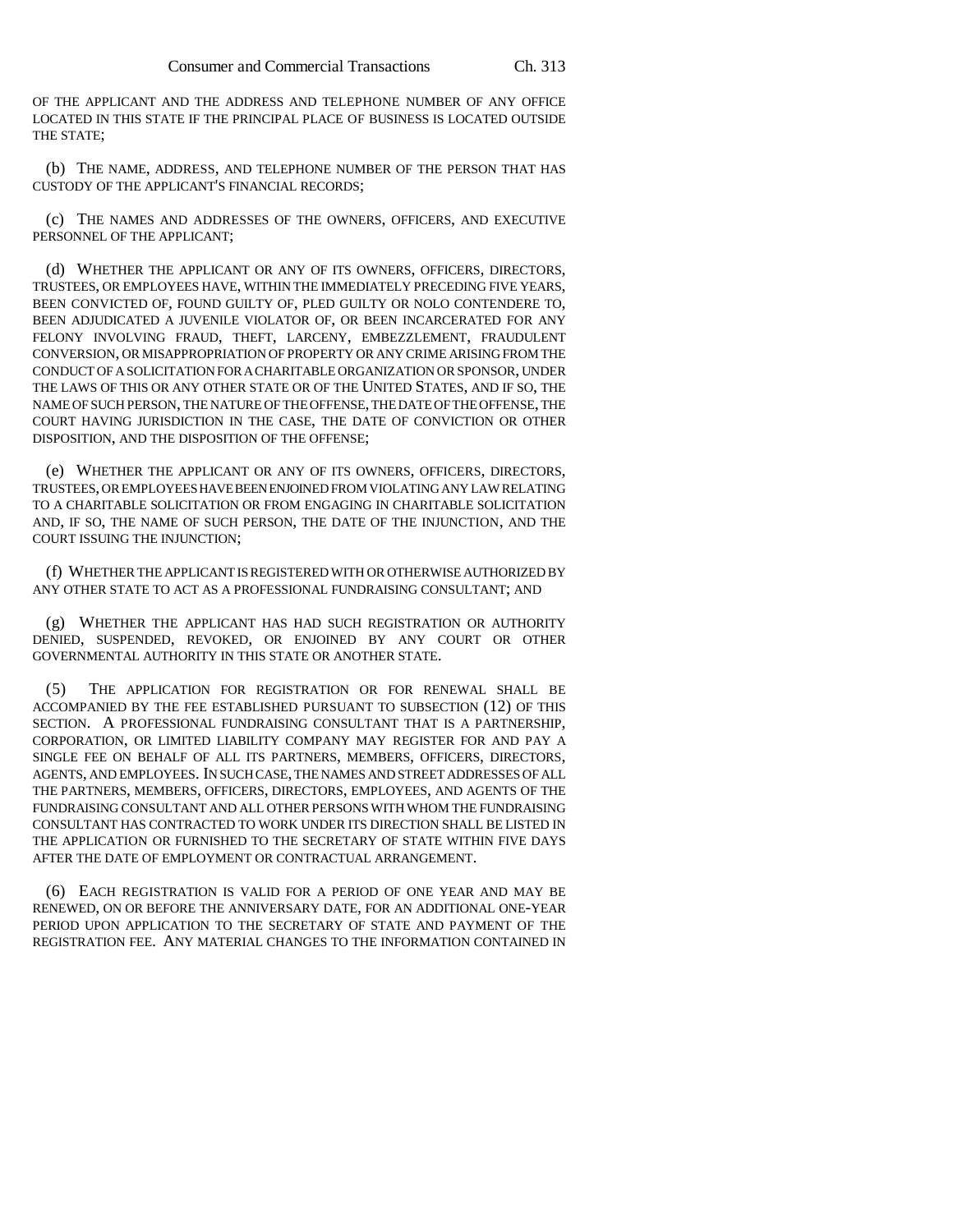THE APPLICATION FOR REGISTRATION SHALL BE REPORTED IN WRITING TO THE SECRETARY OF STATE WITHIN THIRTY DAYS.

(7) THE SECRETARY OF STATE SHALL EXAMINE EACH REGISTRATION TO DETERMINE WHETHER THE APPLICABLE REQUIREMENTS OF THIS SECTION ARE SATISFIED. THE SECRETARY OF STATE SHALL NOTIFY THE APPLICANT WITHIN TEN DAYS AFTER RECEIPT OF ITS APPLICATION OF ANY DEFICIENCIES THEREIN, OTHERWISE THE APPLICATION SHALL BE DEEMED APPROVED AS FILED. THE SECRETARY OF STATE SHALL ISSUE EACH APPROVED APPLICANT A REGISTRATION NUMBER.

(8) IF A PROFESSIONAL FUNDRAISING CONSULTANT WILL HAVE CUSTODY OF ANY CONTRIBUTION RECEIVED DURING A SOLICITATION CAMPAIGN, EACH SUCH CONTRIBUTION SHALL BE DEPOSITED WITHIN TWO BUSINESS DAYS AFTER ITS RECEIPT IN AN ACCOUNT AT A BANK OR OTHER FEDERALLY INSURED FINANCIAL INSTITUTION. THE ACCOUNT SHALL BE IN THE NAME OF THE CHARITABLE ORGANIZATION WITH WHOM THE PROFESSIONAL FUNDRAISING CONSULTANT HAS CONTRACTED, AND THE CHARITABLE ORGANIZATION SHALL HAVE SOLE CONTROL OVER ALL WITHDRAWALS FROM THE ACCOUNT.

(9) WITHIN NINETY DAYS AFTER A SOLICITATION CAMPAIGN HAS BEEN CONCLUDED, AND ON THE ANNIVERSARY OF THE COMMENCEMENT OF A SOLICITATION CAMPAIGN LASTING MORE THAN ONE YEAR, THE PROFESSIONAL FUNDRAISING CONSULTANT SHALL PROVIDE TO THE CHARITABLE ORGANIZATION A FINANCIAL REPORT OF THE CAMPAIGN, INCLUDING GROSS PROCEEDS AND AN ITEMIZATION OF ALL EXPENSES OR DISBURSEMENTS FOR ANY PURPOSE. THE REPORT SHALL BE SIGNED BY THE PROFESSIONAL FUNDRAISING CONSULTANT OR, IF THE PROFESSIONAL FUNDRAISING CONSULTANT IS NOT AN INDIVIDUAL, BY AN AUTHORIZED OFFICER OR AGENT OF THE PROFESSIONAL FUNDRAISING CONSULTANT, WHO SHALL CERTIFY THAT THE FINANCIAL REPORT IS TRUE AND COMPLETE TO THE BEST OF THE PERSON'S KNOWLEDGE. THE PROFESSIONAL FUNDRAISING CONSULTANT SHALL PROVIDE A COPY OF THE REPORT TO THE SECRETARY OF STATE UPON REQUEST.

(10) NO PERSON MAY ACT AS A PROFESSIONAL FUNDRAISING CONSULTANT AND NO PROFESSIONAL FUNDRAISING CONSULTANT REQUIRED TO BE REGISTERED UNDER THIS SECTION SHALL KNOWINGLY EMPLOY ANY PERSON AS AN OFFICER, TRUSTEE, DIRECTOR, OR EMPLOYEE IF SUCH PERSON, WITHIN THE IMMEDIATELY PRECEDING FIVE YEARS, HAS BEEN CONVICTED OF, FOUND GUILTY OF, PLED GUILTY OR NOLO CONTENDERE TO, BEEN ADJUDICATED A JUVENILE VIOLATOR OF, OR BEEN INCARCERATED FOR ANY FELONY INVOLVING FRAUD, THEFT, LARCENY, EMBEZZLEMENT, FRAUDULENT CONVERSION, OR MISAPPROPRIATION OF PROPERTY OR ANY CRIME ARISING FROM THE CONDUCT OF A SOLICITATION FOR A CHARITABLE ORGANIZATION OR SPONSOR, UNDER THE LAWS OF THIS OR ANY OTHER STATE OR OF THE UNITED STATES, OR HAS BEEN ENJOINED WITHIN THE IMMEDIATELY PRECEDING FIVE YEARS UNDER THE LAWS OF THIS OR ANY OTHER STATE OR OF THE UNITED STATES FROM ENGAGING IN DECEPTIVE CONDUCT RELATING TO CHARITABLE SOLICITATIONS.

(11) ALL INFORMATION FILED PURSUANT TO THIS SECTION, EXCEPT FOR RESIDENTIAL ADDRESSES AND TELEPHONE NUMBERS OF INDIVIDUALS, SHALL BE CONSIDERED PUBLIC RECORDS FOR PURPOSES OF THE PUBLIC RECORDS LAW, PART 2 OF ARTICLE 72 OF TITLE 24, C.R.S.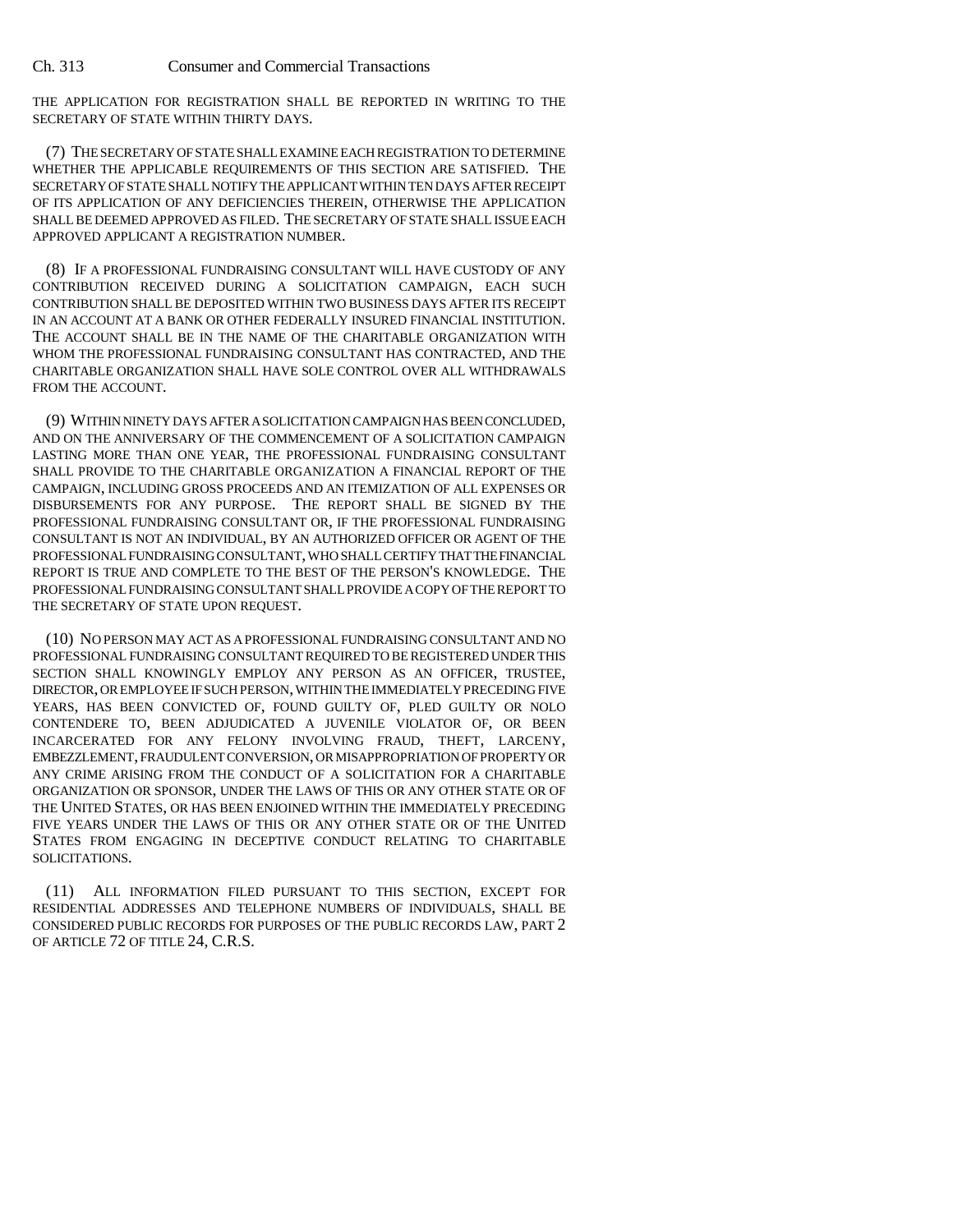(12) FILING FEES FOR THE ANNUAL REGISTRATION OF A PROFESSIONAL FUNDRAISING CONSULTANT AND FOR AMENDMENTS THERETO SHALL BE ESTABLISHED BY THE SECRETARY OF STATE IN AN AMOUNT THAT REFLECTS THE COSTS OF THE SECRETARY OF STATE IN ADMINISTERING THE PROVISIONS OF THIS ARTICLE. ALL SUCH FEES COLLECTED SHALL BE DEPOSITED IN THE DEPARTMENT OF STATE CASH FUND CREATED IN SECTION 24-21-104 (3) (b), C.R.S.

**6-16-104.6. Paid solicitors - annual registration - filing of contracts - fees.** (1) (a) NO PERSON SHALL ACT AS A PAID SOLICITOR WITHOUT FIRST COMPLYING WITH THE REQUIREMENTS OF THIS SECTION.

(b) EVERY PAID SOLICITOR SHALL REGISTER IN ACCORDANCE WITH SUBSECTION (3) OF THIS SECTION BEFORE SOLICITING CONTRIBUTIONS IN THIS STATE.

(2) EVERY CONTRACT BETWEEN A PAID SOLICITOR AND A CHARITABLE ORGANIZATION OR SPONSOR FOR EACH SOLICITATION CAMPAIGN SHALL BE IN WRITING AND SHALL BE SIGNED BY AT LEAST TWO AUTHORIZED OFFICIALS OF THE CHARITABLE ORGANIZATION OR SPONSOR, ONE OF WHOM SHALL BE A MEMBER OF THE ORGANIZATION'S GOVERNING BODY, AND BY THE PAID SOLICITOR IF THE PAID SOLICITOR IS AN INDIVIDUAL OR BY THE AUTHORIZED CONTRACTING OFFICER FOR THE PAID SOLICITOR IF THE PAID SOLICITOR IS NOT AN INDIVIDUAL. THE PAID SOLICITOR SHALL PROVIDE A COPY OF THE CONTRACT TO THE CHARITABLE ORGANIZATION PRIOR TO THE PERFORMANCE OF ANY MATERIAL SERVICES UNDER THE CONTRACT AND SHALL MAKE A COPY OF THE CONTRACT AVAILABLE TO THE SECRETARY OF STATE UPON REQUEST. THE CONTRACT SHALL CONTAIN ALL OF THE FOLLOWING PROVISIONS:

(a) A STATEMENT OF THE CHARITABLE PURPOSE FOR WHICH THE SOLICITATION CAMPAIGN IS BEING CONDUCTED;

(b) A STATEMENT OF THE RESPECTIVE OBLIGATIONS OF THE PAID SOLICITOR AND THE CHARITABLE ORGANIZATION;

(c) A STATEMENT OF THE SPECIFIED MINIMUM PERCENTAGE, IF ANY, OF THE GROSS RECEIPTS FROM CONTRIBUTIONS THAT WILL BE REMITTED TO THE CHARITABLE ORGANIZATION, OR, IF THE SOLICITATION INVOLVES THE SALE OF GOODS, SERVICES, OR TICKETS TO A FUNDRAISING EVENT, THE SPECIFIED MINIMUM PERCENTAGE, IF ANY, OF THE PURCHASE PRICE THAT WILL BE REMITTED TO THE CHARITABLE ORGANIZATION. ANY STATED PERCENTAGE SHALL EXCLUDE ANY AMOUNT PAYABLE BY THE CHARITABLE ORGANIZATION AS FUNDRAISING COSTS.

(d) A STATEMENT OF THE SPECIFIED PERCENTAGE, IF ANY, OF GROSS REVENUE THAT CONSTITUTES THE PAID SOLICITOR'S COMPENSATION. IF THE PAID SOLICITOR'S COMPENSATION IS NOT CONTINGENT UPON THE NUMBER OF CONTRIBUTIONS OR THE AMOUNT RECEIVED, THE PAID SOLICITOR'S COMPENSATION SHALL BE EXPRESSED AS A REASONABLE ESTIMATE OF THE PERCENTAGE OF GROSS REVENUE, AND THE CONTRACT SHALL CLEARLY DISCLOSE THE ASSUMPTIONS UPON WHICH SUCH ESTIMATE IS BASED. THE STATED ASSUMPTIONS SHALL BE BASED UPON ALL THE RELEVANT FACTS KNOWN TO THE PAID SOLICITOR REGARDING THE SOLICITATION TO BE CONDUCTED.

(e) THE EFFECTIVE AND TERMINATION DATES OF THE CONTRACT.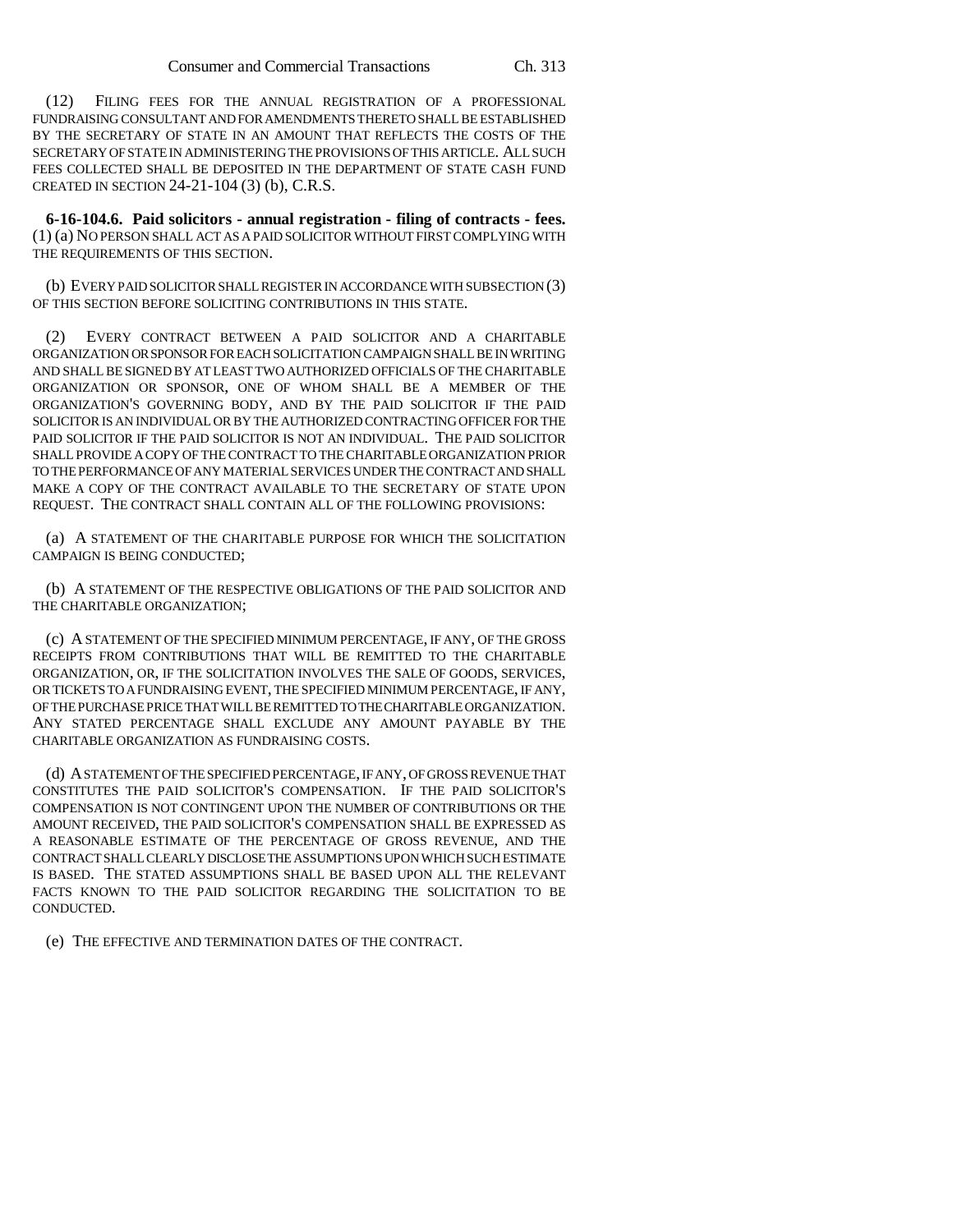(3) APPLICATIONS FOR REGISTRATION OR RENEWAL OF REGISTRATION SHALL BE SUBMITTED ON A FORM PRESCRIBED BY THE SECRETARY OF STATE, SHALL BE SIGNED UNDER OATH, AND SHALL INCLUDE THE FOLLOWING INFORMATION:

(a) THE ADDRESS AND TELEPHONE NUMBER OF THE PRINCIPAL PLACE OF BUSINESS OF THE APPLICANT AND THE ADDRESS AND TELEPHONE NUMBER OF ANY OFFICE LOCATED IN THIS STATE IF THE PRINCIPAL PLACE OF BUSINESS IS LOCATED OUTSIDE THE STATE;

(b) THE FORM OF THE APPLICANT'S BUSINESS AND, IF THE APPLICANT IS NOT AN INDIVIDUAL, THE PLACE AND DATE WHEN THE APPLICANT WAS INCORPORATED OR OTHERWISE LEGALLY ESTABLISHED;

(c) THE NAME, ADDRESS, AND TELEPHONE NUMBER OF THE PERSON THAT HAS CUSTODY OF THE APPLICANT'S FINANCIAL RECORDS;

(d) IF THE APPLICANT IS NOT AN INDIVIDUAL, THE NAMES AND ADDRESSES OF THE OWNERS, OFFICERS, AND EXECUTIVE PERSONNEL OF THE APPLICANT;

(e) THE NAMES OF ALL PERSONS IN CHARGE OF ANY SOLICITATION ACTIVITY CONDUCTED IN THIS STATE BY THE APPLICANT OR ON THE APPLICANT'S BEHALF;

(f) WHETHER THE APPLICANT, ANY PERSON WITH A CONTROLLING INTEREST IN THE APPLICANT, OR ANY OF THE APPLICANT'S OWNERS, OFFICERS, DIRECTORS, TRUSTEES, EMPLOYEES, OR AGENTS HAS, WITHIN THE IMMEDIATELY PRECEDING FIVE YEARS, BEEN CONVICTED OF, FOUND GUILTY OF, PLED GUILTY OR NOLO CONTENDERE TO, BEEN ADJUDICATED A JUVENILE VIOLATOR OF, OR BEEN INCARCERATED FOR ANY FELONY INVOLVING FRAUD, THEFT, LARCENY, EMBEZZLEMENT, FRAUDULENT CONVERSION, OR MISAPPROPRIATION OF PROPERTY OR ANY CRIME ARISING FROM THE CONDUCT OF A SOLICITATION FOR A CHARITABLE ORGANIZATION OR SPONSOR, UNDER THE LAWS OF THIS OR ANY OTHER STATE OR OF THE UNITED STATES, AND IF SO, THE NAME OF SUCH PERSON, THE NATURE OF THE OFFENSE, THE DATE OF THE OFFENSE, THE COURT HAVING JURISDICTION IN THE CASE, THE DATE OF CONVICTION OR OTHER DISPOSITION, AND THE DISPOSITION OF THE OFFENSE;

(g) WHETHER THE APPLICANT OR ANY OF ITS OWNERS, OFFICERS, DIRECTORS, TRUSTEES, OR EMPLOYEES HAVE BEEN ENJOINED FROM VIOLATING ANY LAW RELATING TO A CHARITABLE SOLICITATION AND, IF SO, THE NAME OF SUCH PERSON, THE DATE OF THE INJUNCTION, AND THE COURT ISSUING THE INJUNCTION;

(h) WHETHER THE APPLICANT IS REGISTERED WITH OR OTHERWISE AUTHORIZED BY ANY OTHER STATE TO ACT AS A PAID SOLICITOR; AND

(i) WHETHER THE APPLICANT HAS HAD SUCH REGISTRATION OR AUTHORITY DENIED, SUSPENDED, REVOKED, OR ENJOINED BY ANY COURT OR OTHER GOVERNMENTAL AUTHORITY IN THIS STATE OR ANOTHER STATE.

(4) THE APPLICATION FOR REGISTRATION OR FOR RENEWAL SHALL BE ACCOMPANIED BY THE FEE ESTABLISHED PURSUANT TO SUBSECTION (12) OF THIS SECTION. A PAID SOLICITOR THAT IS A PARTNERSHIP, CORPORATION, OR LIMITED LIABILITY COMPANY MAY REGISTER FOR AND PAY A SINGLE FEE ON BEHALF OF ALL ITS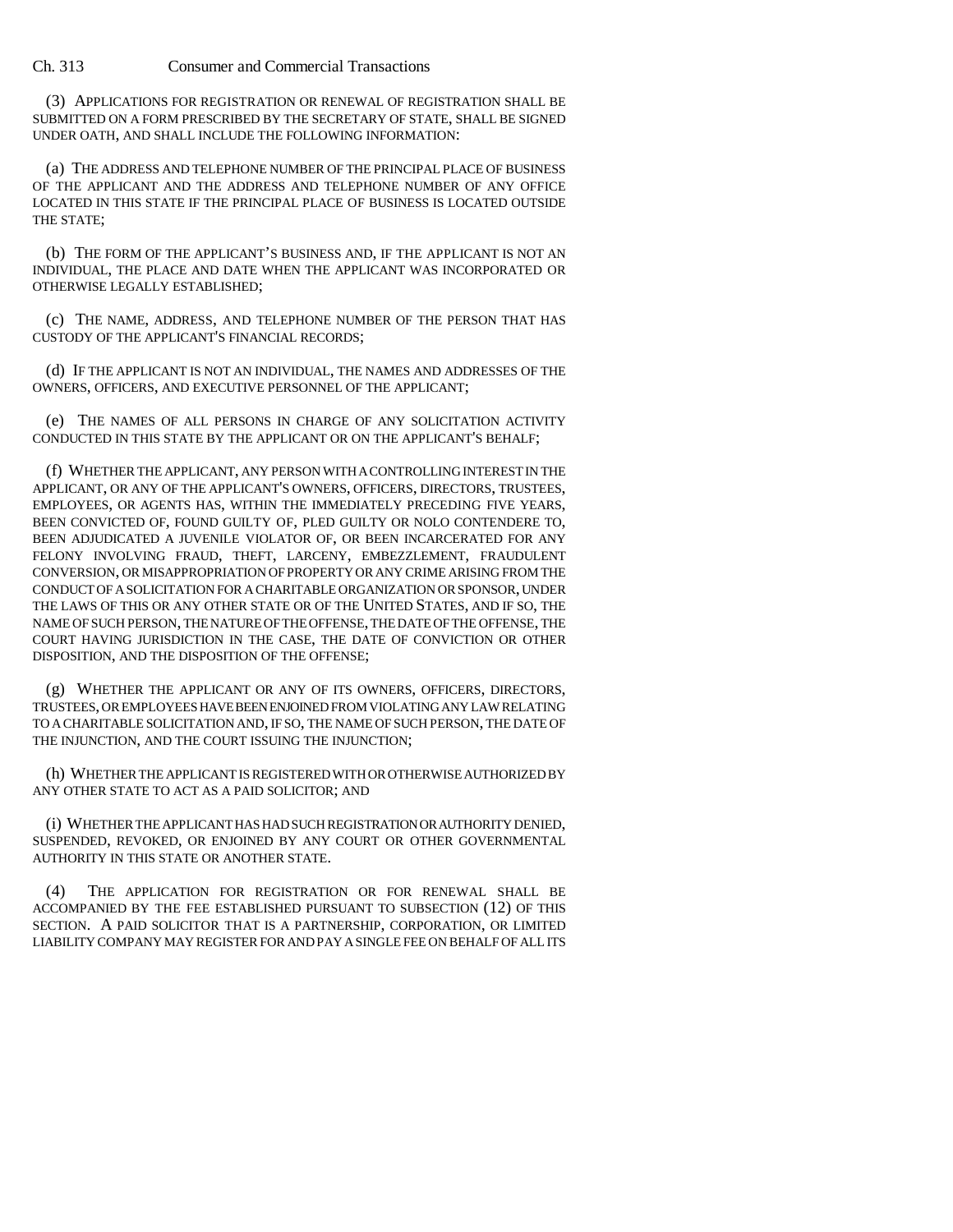PARTNERS, MEMBERS, OFFICERS, DIRECTORS, AGENTS, AND EMPLOYEES. IN SUCH CASE, THE NAMES AND STREET ADDRESSES OF ALL THE PARTNERS, MEMBERS, OFFICERS, DIRECTORS, EMPLOYEES, AND AGENTS OF THE PAID SOLICITOR AND ALL OTHER PERSONS WITH WHOM THE PAID SOLICITOR HAS CONTRACTED TO WORK UNDER ITS DIRECTION SHALL BE LISTED IN THE APPLICATION OR FURNISHED TO THE SECRETARY OF STATE WITHIN FIVE DAYS AFTER THE DATE OF EMPLOYMENT OR CONTRACTUAL ARRANGEMENT.

(5) EACH REGISTRATION IS VALID FOR A PERIOD OF ONE YEAR AND MAY BE RENEWED, ON OR BEFORE THE ANNIVERSARY DATE, FOR AN ADDITIONAL ONE-YEAR PERIOD UPON APPLICATION TO THE SECRETARY OF STATE AND PAYMENT OF THE REGISTRATION FEE. ANY MATERIAL CHANGES TO THE INFORMATION CONTAINED IN THE APPLICATION FOR REGISTRATION SHALL BE REPORTED IN WRITING TO THE SECRETARY OF STATE WITHIN THIRTY DAYS.

(6) THE SECRETARY OF STATE SHALL EXAMINE EACH REGISTRATION TO DETERMINE WHETHER THE APPLICABLE REQUIREMENTS OF THIS SECTION ARE SATISFIED. THE SECRETARY OF STATE SHALL NOTIFY THE APPLICANT WITHIN TEN DAYS AFTER RECEIPT OF ITS APPLICATION OF ANY DEFICIENCIES THEREIN, OTHERWISE THE APPLICATION SHALL BE DEEMED APPROVED AS FILED. THE SECRETARY OF STATE SHALL ISSUE EACH APPROVED APPLICANT A REGISTRATION NUMBER.

(7) NO LATER THAN FIFTEEN DAYS BEFORE THE COMMENCEMENT OF A SOLICITATION CAMPAIGN, THE PAID SOLICITOR SHALL FILE WITH THE SECRETARY OF STATE A COMPLETED SOLICITATION NOTICE, ON FORMS PRESCRIBED BY THE SECRETARY OF STATE, CONTAINING THE FOLLOWING INFORMATION:

(a) A SUMMARY OF THE GOVERNING CONTRACT, AS SPECIFIED IN SUBSECTION (2) OF THIS SECTION;

(b) THE FULL LEGAL NAME AND ADDRESS OF THE PAID SOLICITOR WHO WILL BE CONDUCTING THE SOLICITATION CAMPAIGN AND THE FULL LEGAL NAME AND ADDRESS OF EACH PERSON RESPONSIBLE FOR DIRECTING AND SUPERVISING THE CONDUCT OF THE CAMPAIGN;

(c) A STATEMENT, IN ACCORDANCE WITH SECTION  $6-16-111(1)$  (f) AND  $(1)$  (g), OF THE NATURE OF THE INTENDED SOLICITATION CAMPAIGN, INCLUDING THE MEANS OF COMMUNICATION TO BE USED IN THE CAMPAIGN, THE PROJECTED COMMENCEMENT AND CONCLUSION DATES OF THE CAMPAIGN, AND A DESCRIPTION OF ANY EVENT THE CAMPAIGN WILL LEAD UP TO;

(d) A FULL AND FAIR STATEMENT, IN ACCORDANCE WITH SECTION  $6-16-111$  (1) (f) AND (1) (g), OF THE CHARITABLE PURPOSE FOR WHICH THE SOLICITATION CAMPAIGN IS BEING CARRIED OUT;

(e) EACH LOCATION AND TELEPHONE NUMBER, IF APPLICABLE, FROM WHICH THE SOLICITATION IS TO BE CONDUCTED;

(f) A STATEMENT AS TO WHETHER THE PAID SOLICITOR WILL AT ANY TIME HAVE CUSTODY OF CONTRIBUTIONS;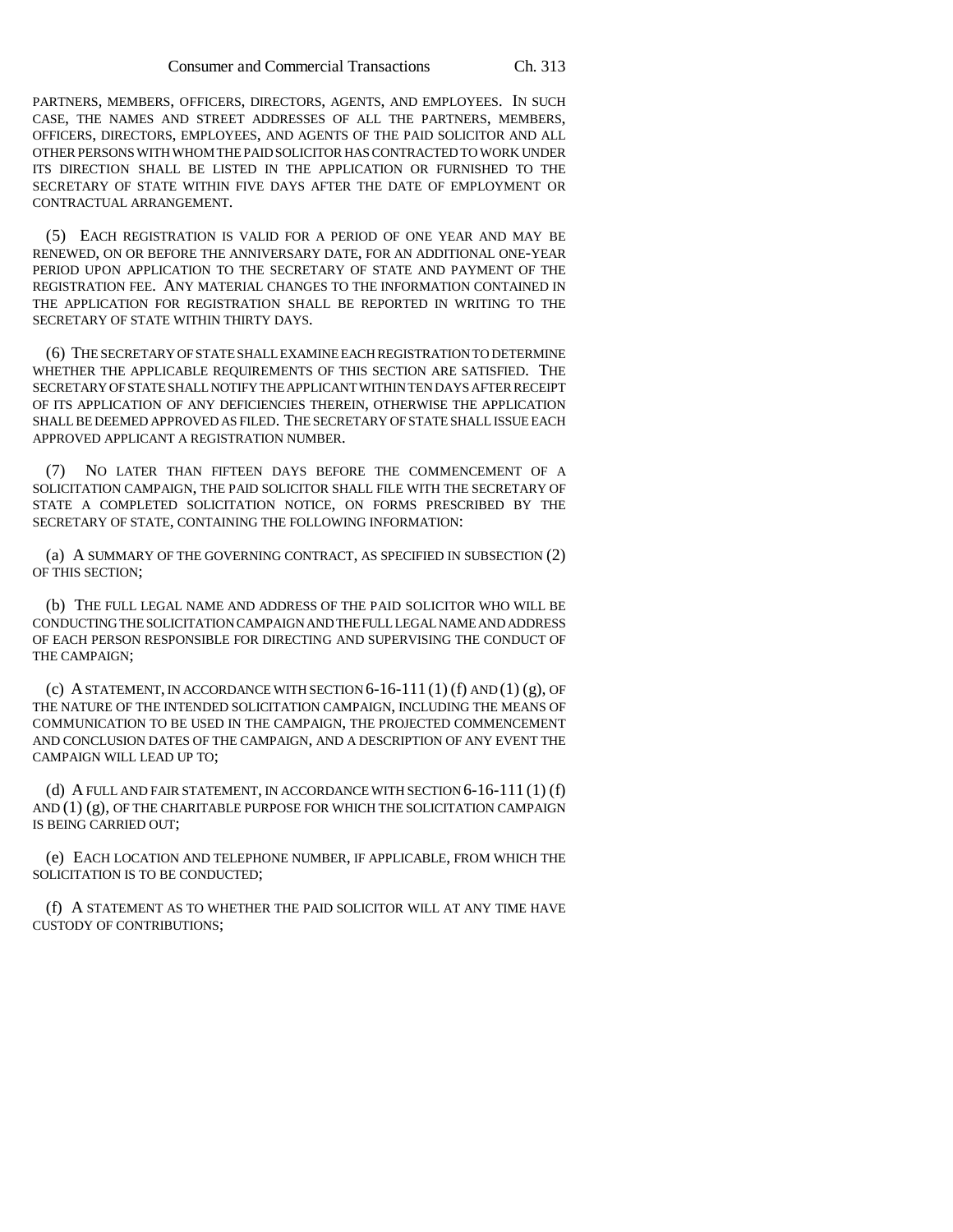(g) THE ACCOUNT NUMBER AND LOCATION OF EACH BANK ACCOUNT WHERE RECEIPTS FROM THE CAMPAIGN ARE TO BE DEPOSITED;

(h) THE ADDRESS WHERE RECORDS AND ACCOUNTING CONCERNING THE SOLICITATION CAMPAIGN ARE BEING KEPT; AND

(i) A CERTIFICATION STATEMENT, SIGNED BY AN OFFICER OF THE CHARITABLE ORGANIZATION ON THE BEHALF OF WHOM THE SOLICITATION CAMPAIGN IS TO OCCUR, STATING THAT THE SOLICITATION NOTICE AND ACCOMPANYING MATERIAL ARE TRUE AND COMPLETE TO THE BEST OF HIS OR HER KNOWLEDGE.

(8) IF A PAID SOLICITOR WILL HAVE CUSTODY OF ANY CONTRIBUTION RECEIVED DURING A SOLICITATION CAMPAIGN, EACH SUCH CONTRIBUTION SHALL BE DEPOSITED WITHIN TWO BUSINESS DAYS AFTER ITS RECEIPT IN AN ACCOUNT AT A BANK OR OTHER FEDERALLY INSURED FINANCIAL INSTITUTION. THE ACCOUNT SHALL BE IN THE NAME OF THE CHARITABLE ORGANIZATION WITH WHOM THE PAID SOLICITOR HAS CONTRACTED, AND THE CHARITABLE ORGANIZATION SHALL HAVE SOLE CONTROL OVER ALL WITHDRAWALS FROM THE ACCOUNT.

(9) WITHIN NINETY DAYS AFTER A SOLICITATION CAMPAIGN HAS BEEN CONCLUDED, AND ON THE ANNIVERSARY OF THE COMMENCEMENT OF A SOLICITATION CAMPAIGN LASTING MORE THAN ONE YEAR, THE PAID SOLICITOR SHALL PROVIDE TO THE CHARITABLE ORGANIZATION AND FILE WITH THE SECRETARY OF STATE A FINANCIAL REPORT OF THE CAMPAIGN, INCLUDING GROSS PROCEEDS AND AN ITEMIZATION OF ALL EXPENSES OR DISBURSEMENTS FOR ANY PURPOSE. THE REPORT SHALL BE ON A FORM PRESCRIBED BY THE SECRETARY OF STATE AND SHALL BE SIGNED BY THE PAID SOLICITOR, OR, IF THE PAID SOLICITOR IS NOT AN INDIVIDUAL, BY AN AUTHORIZED OFFICIAL OF THE PAID SOLICITOR, AND BY AN AUTHORIZED OFFICIAL OF THE CHARITABLE ORGANIZATION. THE PERSONS SIGNING THE REPORT SHALL CERTIFY THAT THE FINANCIAL REPORT IS TRUE AND COMPLETE TO THE BEST OF THEIR KNOWLEDGE.

(10) NO PERSON MAY ACT AS A PAID SOLICITOR AND NO PAID SOLICITOR REQUIRED TO BE REGISTERED UNDER THIS SECTION SHALL KNOWINGLY EMPLOY ANY PERSON AS AN OFFICER, TRUSTEE, DIRECTOR, OR EMPLOYEE IF SUCH PERSON, WITHIN THE IMMEDIATELY PRECEDING FIVE YEARS, HAS BEEN CONVICTED OF, FOUND GUILTY OF, PLED GUILTY OR NOLO CONTENDERE TO, BEEN ADJUDICATED A JUVENILE VIOLATOR OF, OR BEEN INCARCERATED FOR ANY FELONY INVOLVING FRAUD, THEFT, LARCENY, EMBEZZLEMENT, FRAUDULENT CONVERSION, OR MISAPPROPRIATION OF PROPERTY OR ANY CRIME ARISING FROM THE CONDUCT OF A SOLICITATION FOR A CHARITABLE ORGANIZATION OR SPONSOR, UNDER THE LAWS OF THIS OR ANY OTHER STATE OR OF THE UNITED STATES, OR HAS BEEN ENJOINED WITHIN THE IMMEDIATELY PRECEDING FIVE YEARS UNDER THE LAWS OF THIS OR ANY OTHER STATE OR OF THE UNITED STATES FROM ENGAGING IN DECEPTIVE CONDUCT RELATING TO CHARITABLE SOLICITATIONS.

(11) ALL INFORMATION FILED PURSUANT TO THIS SECTION, EXCEPT FOR RESIDENTIAL ADDRESSES AND TELEPHONE NUMBERS OF INDIVIDUALS, SHALL BE CONSIDERED PUBLIC RECORDS FOR PURPOSES OF THE PUBLIC RECORDS LAW, PART 2 OF ARTICLE 72 OF TITLE 24, C.R.S.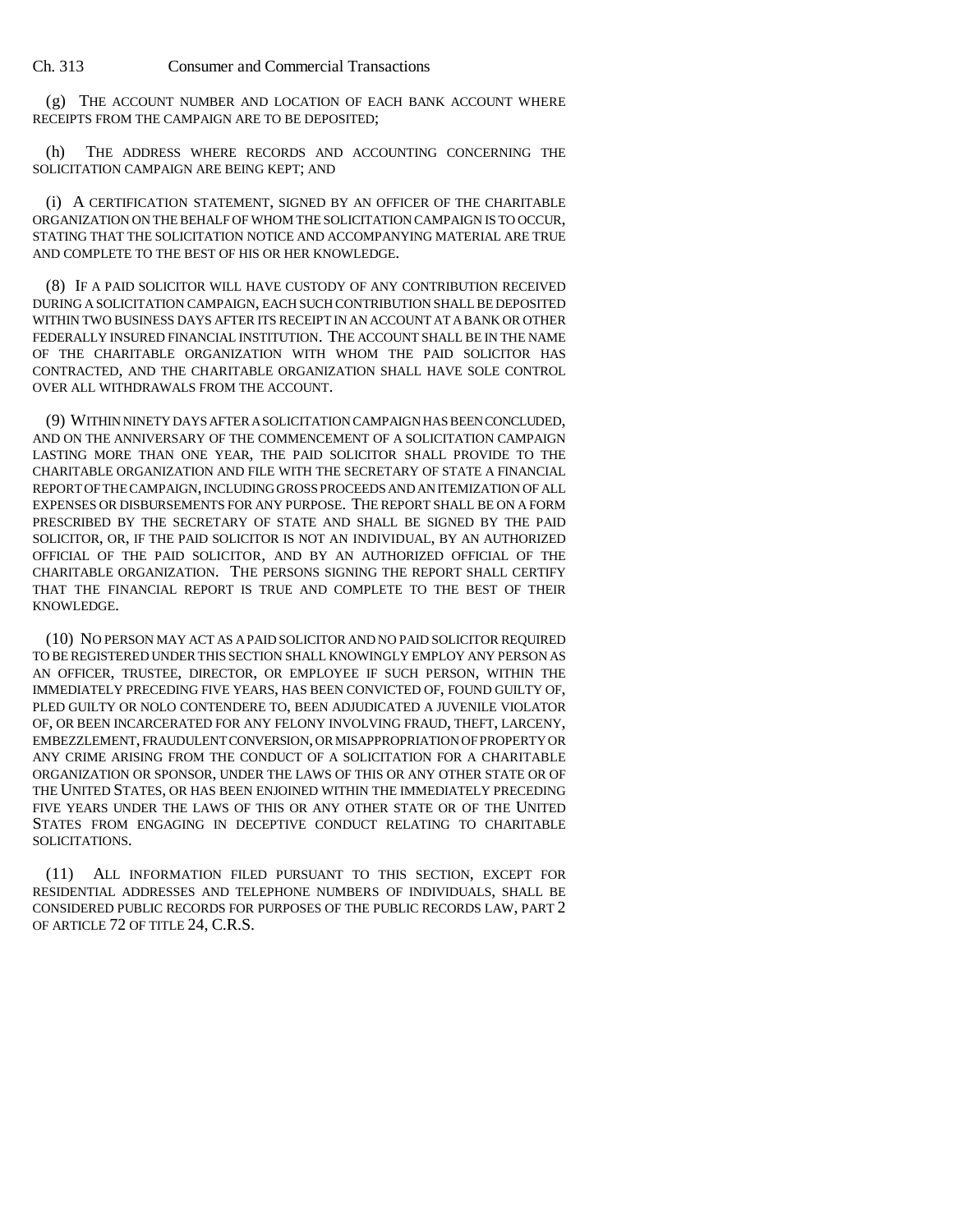(12) FILING FEES FOR THE ANNUAL REGISTRATION OF A PAID SOLICITOR, AMENDMENTS THERETO, SOLICITATION NOTICES, AND FINANCIAL REPORTS SHALL BE ESTABLISHED BY THE SECRETARY OF STATE IN AMOUNTS THAT REFLECTS THE COSTS OF THE SECRETARY OF STATE IN ADMINISTERING THE PROVISIONS OF THIS ARTICLE. ALL SUCH FEES COLLECTED SHALL BE DEPOSITED IN THE DEPARTMENT OF STATE CASH FUND CREATED IN SECTION 24-21-104 (3) (b), C.R.S.

**6-16-110.5. Secretary of state - dissemination of information - cooperation** with other agencies. (1) THE SECRETARY OF STATE SHALL TAKE STEPS TO:

(a) PUBLICIZE THE REQUIREMENTS OF THIS ARTICLE AND OTHERWISE ASSIST CHARITABLE ORGANIZATIONS, PROFESSIONAL FUNDRAISING CONSULTANTS, AND PAID SOLICITORS IN COMPLYING WITH THIS ARTICLE;

(b) COMPILE AND PUBLISH, ON AN ANNUAL BASIS, THE INFORMATION PROVIDED BY CHARITABLE ORGANIZATIONS, PROFESSIONAL FUNDRAISING CONSULTANTS, AND PAID SOLICITORS UNDER THIS ARTICLE TO ASSIST THE PUBLIC IN MAKING INFORMED DECISIONS ABOUT CHARITABLE SOLICITATION AND TO ASSIST CHARITABLE ORGANIZATIONS IN MAKING INFORMED DECISIONS ABOUT CONTRACTING WITH PAID SOLICITORS.

(2) THE SECRETARY OF STATE MAY EXCHANGE WITH APPROPRIATE AUTHORITIES OF THIS STATE, ANY OTHER STATE, AND THE UNITED STATES INFORMATION WITH RESPECT TO CHARITABLE ORGANIZATIONS, PROFESSIONAL FUNDRAISING CONSULTANTS, COMMERCIAL COVENTURERS, AND PAID SOLICITORS.

(3) THE SECRETARY OF STATE SHALL HAVE THE AUTHORITY TO PROMULGATE RULES PROVIDING FOR THE ONLINE AVAILABILITY OF FORMS REQUIRED TO BE FILED PURSUANT TO SECTIONS 6-16-104 TO 6-16-104.6 AND FOR THE ELECTRONIC FILING OF REQUIRED FORMS, INCLUDING THE ACCEPTANCE OF ELECTRONIC SIGNATURES. THE SECRETARY OF STATE SHALL HAVE THE AUTHORITY TO MANDATE ELECTRONIC FILING AND TO PROVIDE, IN THE SECRETARY OF STATE'S DISCRETION, FOR EXCEPTIONS TO MANDATORY ELECTRONIC FILING.

**SECTION 4.** The introductory portion to 6-16-105 (1) and 6-16-105 (1) (a), (1)  $(b)$ ,  $(1)$   $(c)$ ,  $(1)$   $(d)$ , and  $(1)$   $(e)$ , Colorado Revised Statutes, are amended, and the said 6-16-105 (1) is further amended BY THE ADDITION OF A NEW PARAGRAPH, to read:

**6-16-105. Written confirmation of contribution - disclosures.** (1) A paid solicitor who makes an oral solicitation by telephone, door-to-door, or otherwise shall furnish to each contributor, prior to collecting or attempting to collect any contribution, a written confirmation of the expected contribution, which CONFIRMATION shall contain the following information clearly and conspicuously:

(a) The full legal name, address, and telephone number, AND REGISTRATION NUMBER of the employer of the individual paid solicitor who directly communicated with the contributor;

(b) A disclosure that the contribution is not tax-deductible, if such disclosure is applicable, OR, IF THE SOLICITOR MAINTAINS THAT THE CONTRIBUTION IS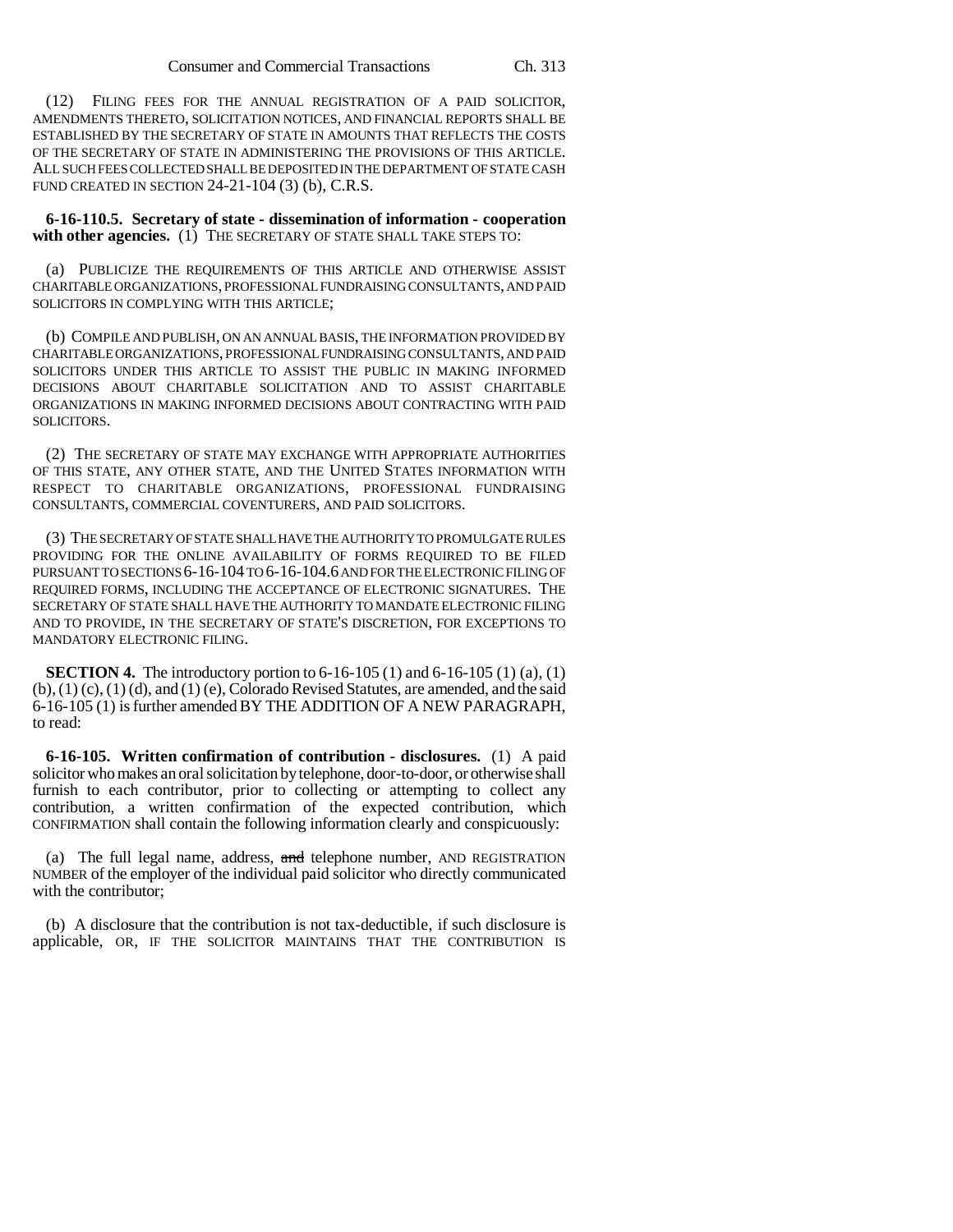TAX-DEDUCTIBLE IN WHOLE OR IN PART, THE PORTION OF THE CONTRIBUTION THAT THE SOLICITOR MAINTAINS IS TAX-DEDUCTIBLE;

(c) A disclosure in capital letters of no less than ten-point, bold-faced type identifying the paid solicitor as a paid solicitor or professional fund raiser AND CONTAINING THE STATEMENT: "REGISTRATION BY THE SECRETARY OF STATE IS NOT AN ENDORSEMENT OF EITHER THE PAID SOLICITOR OR THE ORGANIZATION OR CAUSE THE SOLICITOR REPRESENTS."

(d) The address and telephone number of the telephone room or other location from which the solicitation has been or is being conducted if such information is different than that which is provided pursuant to paragraph (a) of this subsection (1); except that this information is not required to be provided if telephone solicitations are being conducted from more than one location and from the residences of the individual paid solicitor; or professional fund raiser;

(e) The name, address, and telephone number, AND REGISTRATION NUMBER of any charitable organization connected with the solicitation or any organization the name or symbol of which has been used in aid of or in the course of such solicitation;

(h) A STATEMENT THAT COLORADO RESIDENTS MAY OBTAIN COPIES OF REGISTRATION AND FINANCIAL DOCUMENTS FROM THE OFFICE OF THE SECRETARY OF STATE, WITH A CURRENT TELEPHONE NUMBER AND WEB SITE ADDRESS FOR OBTAINING SUCH DOCUMENTS FROM THE SECRETARY OF STATE.

**SECTION 5.** 6-16-105.3 (1) (d), Colorado Revised Statutes, is amended, and the said 6-16-105.3 (1) is further amended BY THE ADDITION OF A NEW PARAGRAPH, to read:

**6-16-105.3. Solicitations by telephone.** (1) In addition to any other disclosure required for solicitations by telephone under section 6-16-105, a paid solicitor as defined in section 6-16-103 (7) who makes an oral solicitation to any person by a telephone call received in Colorado regarding a charitable contribution shall make the following oral disclosures as part of the telephone solicitation:

(d) A statement that the person to whom the solicitation is made shall have the right to rescind any agreement or pledge to make a charitable contribution within the time period specified in section 6-16-106;

(g) UPON REQUEST BY A PERSON FROM WHOM A CHARITABLE CONTRIBUTION IS SOUGHT, THE REGISTRATION NUMBERS OF THE CHARITABLE ORGANIZATION AND THE PAID SOLICITOR.

**SECTION 6. Repeal.** 6-16-109 (3), Colorado Revised Statutes, is repealed as follows:

**6-16-109. Records - accounts.** (3) Each monetary contribution in the custody of a paid solicitor shall be deposited in an account at a bank or other federally insured financial institution in its entirety and within ten days after its receipt.

**SECTION 7.** The introductory portion to 6-16-111 (1), Colorado Revised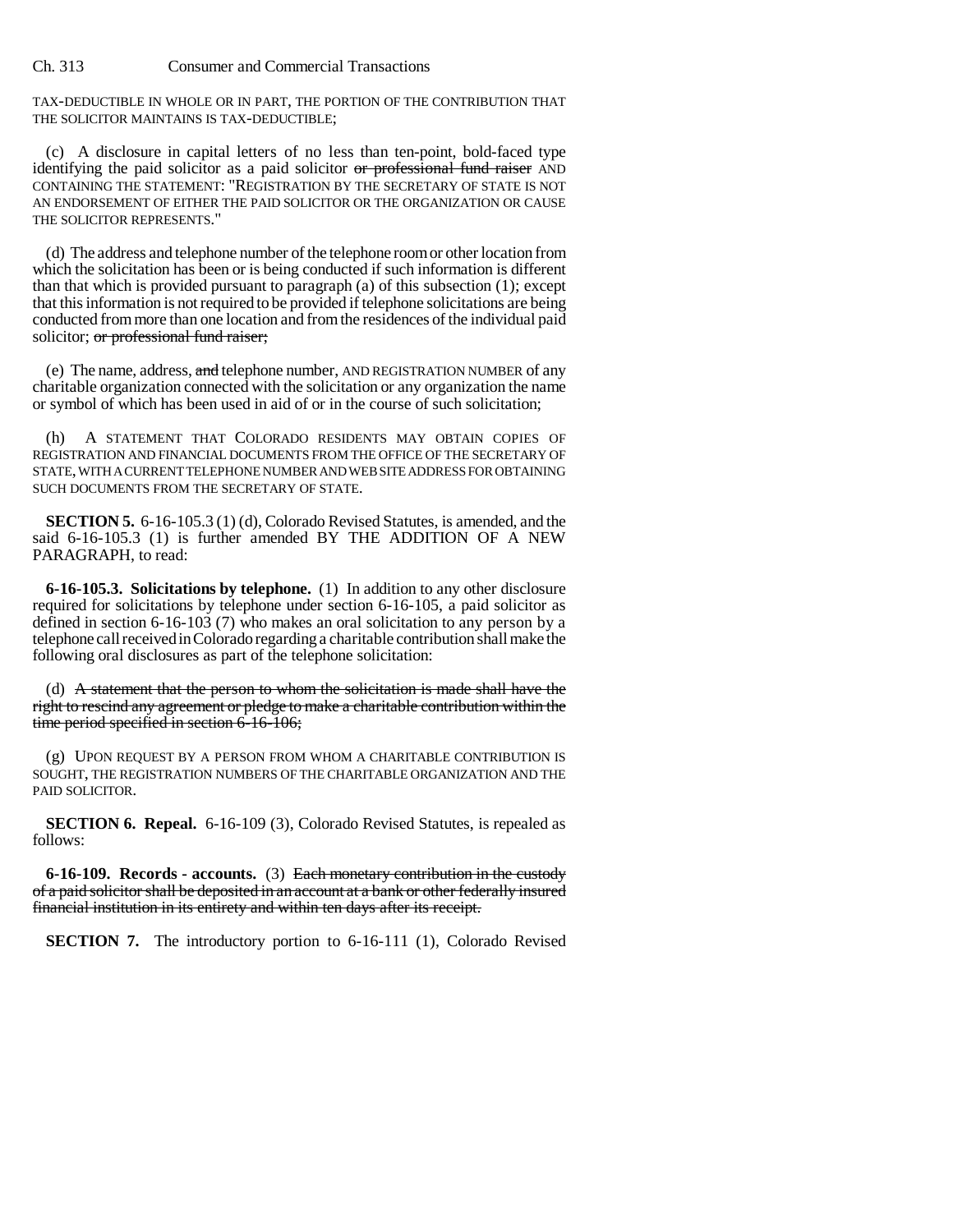Statutes, is amended, and the said 6-16-111 (1) is further amended BY THE ADDITION OF THE FOLLOWING NEW PARAGRAPHS, to read:

**6-16-111. Violations.** (1) A person commits charitable fraud if he OR SHE:

(h) REPRESENTS OR CAUSES ANOTHER TO REPRESENT THAT CONTRIBUTIONS ARE TAX-DEDUCTIBLE UNLESS THEY SO QUALIFY UNDER THE FEDERAL INTERNAL REVENUE CODE;

(i) REPRESENTS OR CAUSES ANOTHER TO REPRESENT THAT A CONTRIBUTION TO A CHARITABLE ORGANIZATION WILL BE USED FOR A PURPOSE OTHER THAN THE PURPOSE FOR WHICH THE CHARITABLE ORGANIZATION ACTUALLY INTENDS TO USE SUCH CONTRIBUTION;

(j) REPRESENTS OR CAUSES ANOTHER TO REPRESENT THAT A GREATER PORTION OF THE CONTRIBUTION WILL GO TO A CHARITABLE ORGANIZATION THAN THE ACTUAL PORTION THAT WILL GO TO SUCH ORGANIZATION;

(k) REPRESENTS OR CAUSES ANOTHER TO REPRESENT THAT THE SOLICITOR IS LOCATED IN A GEOGRAPHIC AREA THAT IS DIFFERENT FROM THE GEOGRAPHIC AREA IN WHICH THE SOLICITOR IS ACTUALLY LOCATED;

(l) REPRESENTS OR CAUSES ANOTHER TO REPRESENT THAT THE SOLICITOR HAS A SPONSORSHIP, APPROVAL, STATUS, AFFILIATION, OR CONNECTION WITH AN ORGANIZATION OR PURPOSE THAT THE SOLICITOR DOES NOT ACTUALLY HAVE;

(m) REPRESENTS OR CAUSES ANOTHER TO REPRESENT THAT THE PERSON TO WHOM A SOLICITATION IS MADE IS UNDER AN OBLIGATION TO MAKE A CONTRIBUTION;

(n) REPRESENTS OR CAUSES ANOTHER TO REPRESENT THAT FAILURE TO MAKE A CONTRIBUTION WILL ADVERSELY AFFECT THE PERSON'S CREDIT RATING;

(o) REPRESENTS OR CAUSES ANOTHER TO REPRESENT THAT THE PERSON HAS PREVIOUSLY APPROVED OR AGREED TO MAKE A CONTRIBUTION WHEN IN FACT THE PERSON HAS NOT GIVEN SUCH APPROVAL OR AGREEMENT; OR

(p) REPRESENTS OR CAUSES ANOTHER TO REPRESENT THAT THE PERSON HAS PREVIOUSLY CONTRIBUTED TO THE SAME ORGANIZATION OR FOR THE SAME PURPOSE WHEN IN FACT THE PERSON HAS NOT SO CONTRIBUTED.

**SECTION 8.** 6-16-111 (3), Colorado Revised Statutes, is amended, and the said 6-16-111 is further amended BY THE ADDITION OF THE FOLLOWING NEW SUBSECTIONS, to read:

**6-16-111. Violations.** (1.5) A PERSON COMMITS CHARITABLE FRAUD IF HE OR SHE, IN THE COURSE OF OR IN FURTHERANCE OF A SOLICITATION, MISREPRESENTS TO, MISLEADS, MAKES FALSE STATEMENTS TO, OR USES A NAME OTHER THAN THE SOLICITOR'S LEGAL NAME IN COMMUNICATING WITH A PERSON BEING SOLICITED IN ANY MANNER THAT WOULD LEAD A REASONABLE PERSON TO BELIEVE THAT:

(a) IF THE PERSON BEING SOLICITED MAKES A CONTRIBUTION, HE OR SHE WILL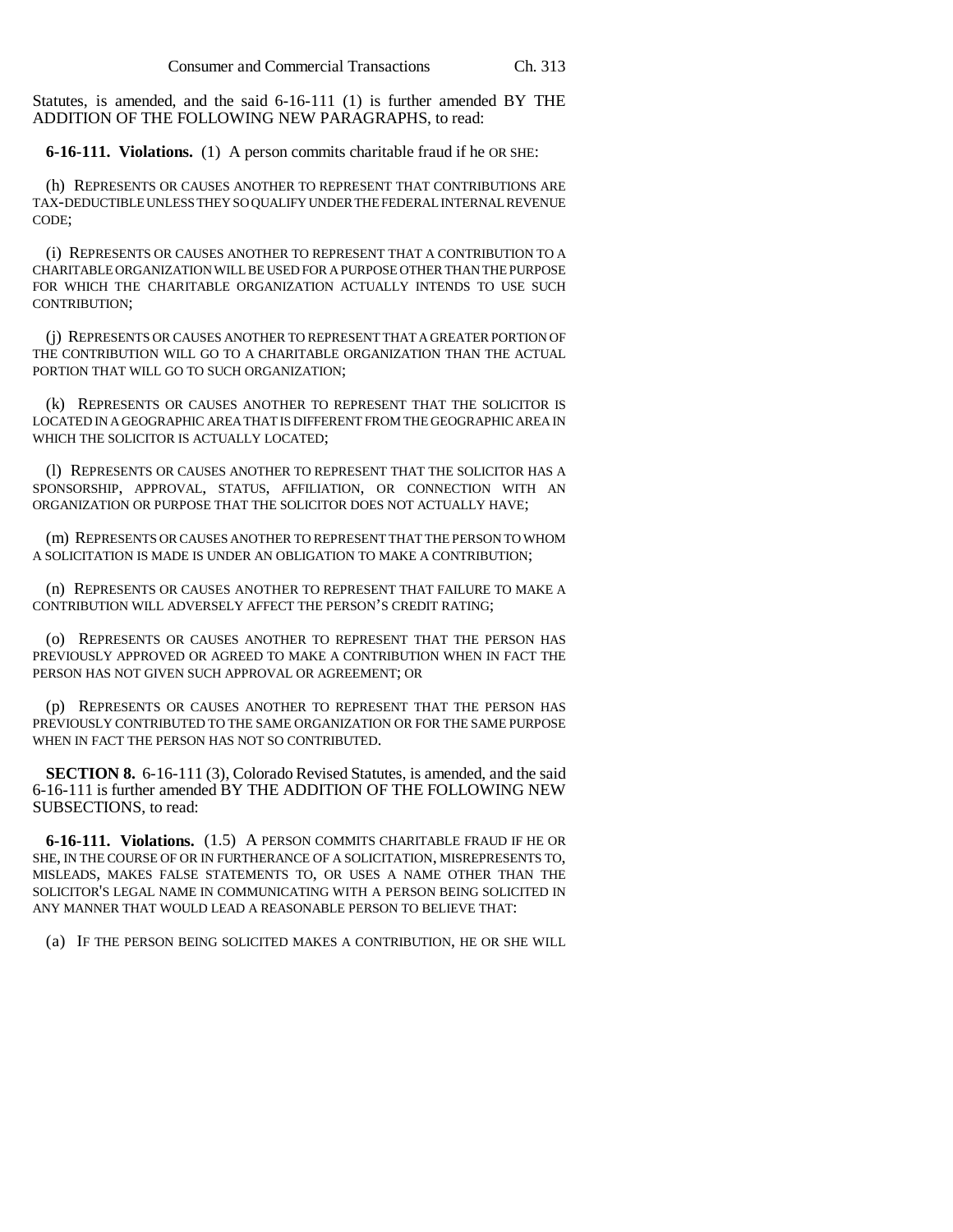RECEIVE SPECIAL BENEFITS OR FAVORABLE TREATMENT FROM A POLICE, SHERIFF, PATROL, FIREFIGHTING, OR OTHER LAW ENFORCEMENT AGENCY OR DEPARTMENT OF GOVERNMENT; OR

(b) IF THE PERSON BEING SOLICITED FAILS TO MAKE A CONTRIBUTION, HE OR SHE WILL RECEIVE UNFAVORABLE TREATMENT FROM A POLICE, SHERIFF, PATROL, FIREFIGHTING, OR OTHER LAW ENFORCEMENT AGENCY OR DEPARTMENT OF GOVERNMENT.

(3) Any person who commits charitable fraud in violation of paragraph (a),  $\Theta$  (e), OR (h) TO (p) of subsection (1) of this section, OR OF SUBSECTION  $(1.5)$  OF THIS SECTION, is guilty of a class 2 misdemeanor and, upon conviction thereof, shall be punished in accordance with section 18-1-106, C.R.S.; except that a person who commits a violation of either ANY ONE OR MORE of said paragraphs which occurs with respect to solicitations involving three separate contributors in any one solicitation campaign is guilty of a class 5 felony, and upon conviction thereof, shall be punished in accordance with section 18-1-105, C.R.S.

(6) (a) IN ADDITION TO ANY OTHER APPLICABLE PENALTY, THE SECRETARY OF STATE MAY DENY, SUSPEND, OR REVOKE THE REGISTRATION OF ANY CHARITABLE ORGANIZATION, PROFESSIONAL FUND-RAISING CONSULTANT, OR PAID SOLICITOR THAT MAKES A FALSE STATEMENT OR OMITS MATERIAL INFORMATION IN ANY REGISTRATION STATEMENT, ANNUAL REPORT, OR OTHER INFORMATION REQUIRED TO BE FILED BY THIS ARTICLE OR THAT ACTS OR FAILS TO ACT IN SUCH A MANNER AS OTHERWISE TO VIOLATE ANY PROVISION OF THIS ARTICLE. THE SECRETARY OF STATE MAY ALSO DENY, SUSPEND, OR REVOKE THE REGISTRATION OF ANY PERSON WHO DOES NOT MEET THE REQUIREMENTS FOR REGISTRATION SET FORTH IN THIS ARTICLE.

(b) UPON NOTICE FROM THE SECRETARY OF STATE THAT A REGISTRATION HAS BEEN DENIED OR IS SUBJECT TO SUSPENSION OR REVOCATION, THE AGGRIEVED PARTY MAY REQUEST A HEARING. THE REQUEST FOR HEARING MUST BE MADE WITHIN FIVE CALENDAR DAYS AFTER RECEIPT OF NOTICE. PROCEEDINGS FOR ANY SUCH DENIAL, SUSPENSION, OR REVOCATION HEARING SHALL BE GOVERNED BY THE "STATE ADMINISTRATIVE PROCEDURE ACT", ARTICLE 4 OF TITLE 24, C.R.S.; EXCEPT THAT THE SECRETARY OF STATE SHALL PROMULGATE RULES TO PROVIDE FOR EXPEDITED DEADLINES TO GOVERN SUCH PROCEEDINGS AND SHALL BEAR THE BURDEN OF PROOF. THE STATUS QUO CONCERNING THE ABILITY OF THE AGGRIEVED PARTY TO SOLICIT FUNDS SHALL BE MAINTAINED DURING THE PENDENCY OF THE PROCEEDINGS. JUDICIAL REVIEW SHALL BE AVAILABLE PURSUANT TO SECTION 24-4-106, C.R.S.

(c) IN ADDITION TO OTHER REMEDIES AUTHORIZED BY LAW, THE SECRETARY OF STATE MAY BRING A CIVIL ACTION IN THE DISTRICT COURT OF ANY JUDICIAL DISTRICT IN WHICH VENUE IS PROPER FOR THE PURPOSE OF OBTAINING INJUNCTIVE RELIEF AGAINST ANY PERSON WHO VIOLATES, OR THREATENS TO VIOLATE, THE PROVISIONS OF THIS ARTICLE.

(d) THE RIGHTS AND REMEDIES AVAILABLE TO THE SECRETARY OF STATE PURSUANT TO THIS SUBSECTION (6) SHALL NOT AFFECT THE RIGHTS AND REMEDIES AVAILABLE TO ANY OTHER PERSON SEEKING RELIEF FOR VIOLATIONS OF THIS ARTICLE OR ANY OTHER APPLICABLE LAW.